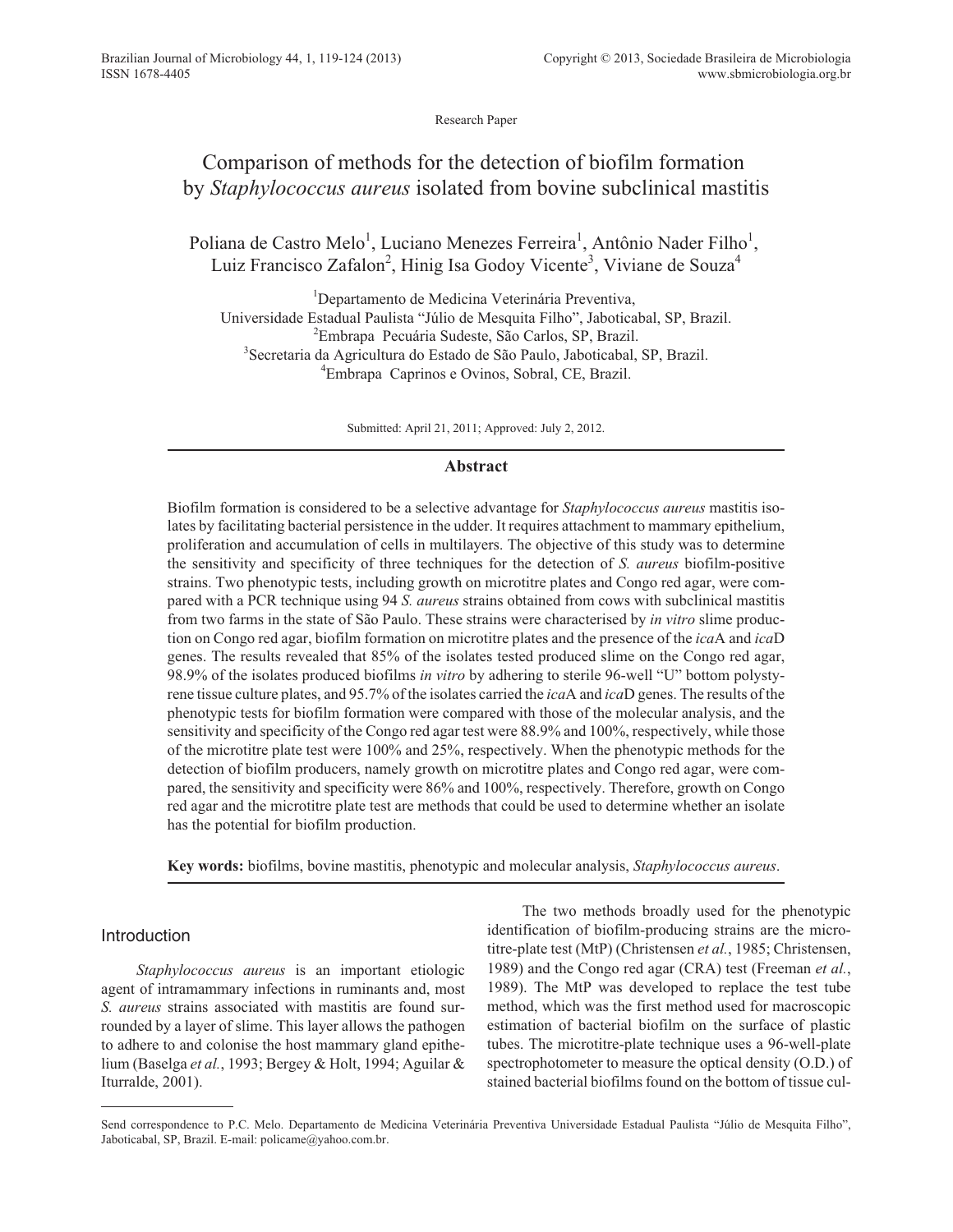ture plates and produces quantitative results (Stepanovic *et al.*, 2000; Arciola *et al.*, 2005).

The CRA plate test uses a solid medium, namely Congo red agar. This method allows for the direct analysis of the colonies and the identification of slime-forming strains (which appear as black colonies on the red agar) and non-slime-forming strains (red-coloured colonies). This is not a quantitative assay because it is based on a subjective chromatic evaluation. The strains that score positive during the test have black spikes on red colonies which remain unchanged in colour (Freeman *et al.*, 1989).

The implications of biofilm formation for infections and drug resistance have triggered an increased interest in the characterisation of the genes involved in biofilm formation. The intercellular adhesion (*ica*) locus consists of the genes *ica*ADBC, and among the *ica* genes, *ica*A and *ica*D have been reported to play a significant role in biofilm formation in *S. aureus* and *S. epidermidis* (Cramton *et al.*, 1999).

Molecular techniques have recently been used for detecting the genes responsible for the slime exopolysaccharide component of biofilms, also known as polysaccharide intercellular adhesin (PIA). PIA is made up of a linear 1,6-linked glycosaminoglycan and synthesised *in vitro* from UDP-*N*-acetylglucosamine by *N*-acetylglucosaminyltransferase, which is encoded by the intercellular adhesion (*ica*) locus, specifically by the *ica*A gene. Coexpression of *ica*A and *ica*D genes leads to the full phenotypic expression of the capsular polysaccharide (Vasudevan *et al.*, 2003).

Early detection and management of potentially pathogenic staphylococci is an essential step towards prevention and management of bovine mastitis. Therefore, there is a need to evaluate a simple and cheap method for the detection of biofilm producers. Biofilm production can be a marker of virulence and, can be detected by phenotypic assays (Baselga *et al.*, 1993; Dhanawade *et al.*, 2010).

Herein, we evaluated strains of *S. aureus* isolated from cows with subclinical mastitis by the CRA, MtP and PCR analysis. Our aim was to determine the efficacy of each of the phenotypic tests using the PCR test as the gold standard. We also compared the two phenotypic tests (MtP and CRA) each other using the MtP as the standard. The results obtained were used to review and compare the efficacy of three different detection assays for the diagnosis of biofilm staphylococci mastitis.

#### Materials and Methods

#### Bacterial strains and storage

Ninety-four *S. aureus* strains were isolated from milk samples collected from dairy cows with subclinical mastitis in two herds in the state of São Paulo. The strains were collected monthly during 12 months, from 2001 until 2002 for the first dairy herd and from 2005 until 2006 for the second dairy herd. The staphylococcal species was identified by biochemical test (Bergey & Holt, 1994; MacFaddin, 1976) and confirmed by PCR analysis (Martineau *et al.*, 1998). The biofilm-producer ATCC 25923 and the biofilm negative ATCC 12228 were used as reference strains.

# Phenotypic characterization of biofilm formation by microtitre plate test

Microtitre-plate test was modified (Cucarella *et al.*, 2001). The modification was related with the dilution that according to the author was 1:40 (Cucarella *et al.*, 2001) and in this research the dilution was 1:200. Overnight cultures were diluted 1:200 with Trypticase Soy Broth (TSB, BD,NJ Franklin Lakes) containing 0.25% glucose, and 200 µL per well were seeded in sterile 96-well polystyrene tissue culture plates at 37 °C for 18 h. After three washes in phosphate buffered saline solution (pH 7.2), wells were dried for 1 h at 60 °C and the adherent biofilms were stained with 1% crystal violet for one minute. After rinsing three times with distilled water and subsequent drying at room temperature, the absorbance of the adherent biofilm was measured at 490 nm in a microplate reader (Thermoplate reader, Brasil). Uninoculated wells containing TSB with glucose served as blanks. The blank corrected absorbance values of *S. aureus* strains were used for reporting biofilm production. Strains producing a blank corrected mean absorbance value of > 0.1 were considered as weak biofilm producers, and if the value was higher than 1.0 its was considered a higher biofilm producer. (Mack *et al.*, 2000). Each strain was tested for biofilm production in duplicates and the assay was repeated three times.

# Phenotypic characterization of biofilm production in CRA

The strains were cultured on CRA plates, prepared by adding 0.8 g of Congo red and 36 g of saccharose (both from Sigma, Missouri, EUA) to 1 L of BHI (Oxoid, Basingstoke, Hampshire, England). The plates were subsequently incubated for 24 h at 37 °C and overnight at room temperature. The production of rough black colonies by slime producing strains was used to differentiate them from non-slime producing *S. aureus* strains (red smooth colonies) (Freeman *et al.*, 1989).

# PCR method for the identification of *ica*A and *ica*D genes responsible for PIA synthesis

#### Isolation of genomic DNA

*S. aureus* chromosomal DNA isolates were extracted with GFX kit genomic blood (Amersham Biosciences, England).

## PCR

The primers for the amplification of *ica*A and *ica*D genes were designed from the published sequence of the *ica*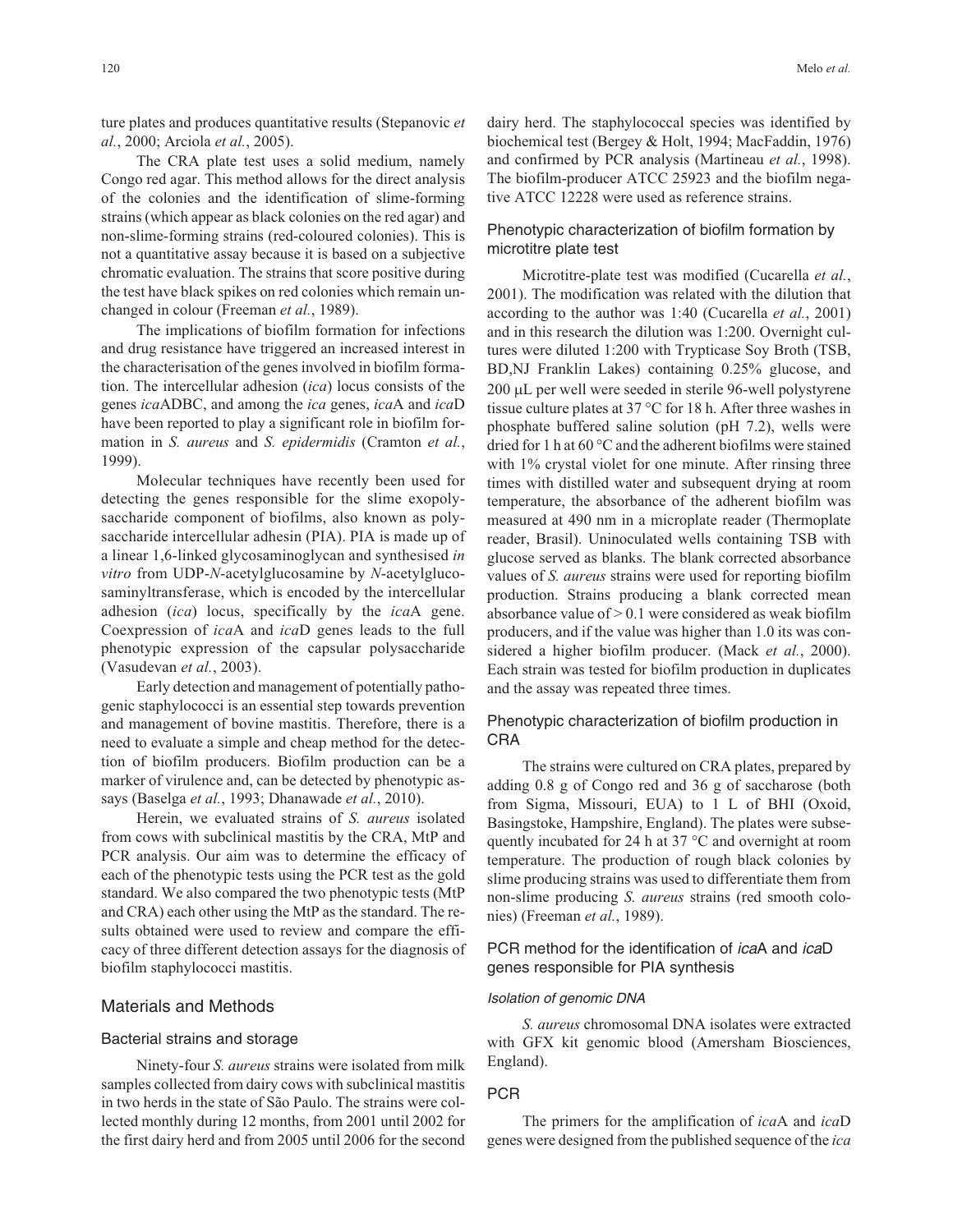locus described by Cramton *et al.* (1999). For the detection of *ica*A, primers ICAAF (TCT CTT GCA GGA GCA ATC AA) and ICAAR (TCA GGC ACT AAC ATC CAG CA) were used to amplify a 188 bp fragment. Similarly for amplifying *ica*D, primers ICADF (ATG GTC AAG CCC AGA CAG AG) and ICADR (CGT GTT TTC AAC ATT TAA TGC AA) were used for a 198 bp fragment. A 20  $\mu$ L reaction volume consisted of 2.5 mM MgCl2, 200 mM of each nucleotide, 1 mM of each primer, 1.25 U of Taq polymerase and 100 ng of template DNA. Thirty cycles of amplification, each consisting of denaturation at 92 °C for 45 s, annealing at 49 °C for 45 s and elongation at 72 °C for 1 min, along with a final extension at 72 °C for 7 min were performed in a thermocycler (Eppendorf, USA). The presence and size of the amplified products were confirmed by electrophoresis on 1.5% agarose gel.

#### Statistical analysis

Statistical analysis was performed using SAS software 2002 (SAS, 2001). The test was used for comparison of sensitivity, specificity, kappa, positive predictive value (PPV) and negative predictive value (NPV) of CRA and MtP method calculated by using Test Diag (Godoy, 1999) (analysis of 22 table). MtP method was used as standard. And for the analysis of CRA and *ica*AD genes and MtP and *ica*AD genes, the molecular analysis (presence of *ica*AD genes) was used as gold standard.

## **Results**

## Detection of biofilm production phenotype by microtitre plate test

The microtitre plate test correctly identify both the positive and the negative reference bacterial strains. Ninety-three out of 94 strains (98.9%) were found to be biofilm producers. Only 1 strain was found to be negative by both the microtitre plate test and CRA test, and this strain lacked the *ica*AD genes indicating, it was a biofilm non-producer.

# Detection of the biofilm-producing phenotype by the Congo Red Agar test (CRA)

A total of 85% of the strains ( $n = 80$ ) were producers of rough black colonies, and 15% strains (Freeman *et al.*, 1989) were classified as non-producers (smooth red colonies). The two reference strains, ATCC 25923 and ATCC 12228, were found to be positive and negative, as expected.

#### PCR detection of *ica*A and *ica*D

Ninety strains (95%) were positive by PCR for both *ica*A and *ica*D genes, as indicated by the sizes of the PCR bands observed (188 bp for *ica*A and 198 bp for *ica*D), whereas four strains were negative by PCR. All of the slime-producing strains were positive for both genes. Among non slime producers, 10 were positive for *ica* genes, which may indicate that these strains actually have the ability to produce slime. All samples that were PCR negative were also negative in the CRA test. Eighty-nine strains (94.6%) were biofilm-producers in the microtitre plate test, which were also positive by PCR*.* Three isolates tested positive as biofilm-producers in the microtitre plate test but were negative by PCR (Table 1).

#### **Discussion**

The ability of *S. aureus* to form biofilms helps the bacterium to survive in hostile environments within the host and is considered to be responsible for chronic or persistent infections (Christensen *et al.*, 1985; Bernardi *et al.*, 2007). Several studies have shown that the formation of slime and biofilms by *S. aureus* and *S. epidermidis* strains causing catheter-associated and nosocomial infections is associated with the presence of the *ica*A and *ica*D genes (Ziebuhr *et al.*, 1997; Arciola *et al.*, 2001, 2002). In this research, the results of a PCR test for the *ica*A and *ica*D genes and phenotypic tests were important to foment studies on mastitis and develop diagnostic tests for biofilm-producing microorganisms.

The Microtitre plate test is a convenient and economical quantitative technique for the identification of critical factors and optimal culture conditions for biofilm forma-

**Table 1** - Phenotypic characterisation by CRA and microtitre plate test and genotypic identification on *ica* genes from 94 *S. aureus* strains isolated from the milk of cows with subclinical mastitis in São Paulo state.

|       | <b>CRA</b> | Microtitre Test  | Presence of <i>ica</i> A gene | Presence of <i>ica</i> D gene | Isolates of S. <i>aureus</i> / $\%$ |     |
|-------|------------|------------------|-------------------------------|-------------------------------|-------------------------------------|-----|
|       | Black      | Strong Adherence | Positive                      | Positive                      | 75(79.7)                            |     |
|       | Black      | Strong Adherence | Positive                      | Positive                      | 5(5.4)                              |     |
|       | Red        | Weak Adherence   | Positive                      | Positive                      | 1(1.1)                              |     |
|       | Red        | Negative         | Negative                      | Negative                      | 1(1.1)                              |     |
|       | Red        | Strong adherence | Positive                      | Positive                      | 7(7.5)                              |     |
|       | Red        | Strong adherence | Negative                      | Negative                      | 3(3.1)                              |     |
|       | Red        | Strong adherence | Positive                      | Positive                      | 2(2.1)                              |     |
| Total |            | ۰                | ۰                             |                               | 94 / 94                             | 100 |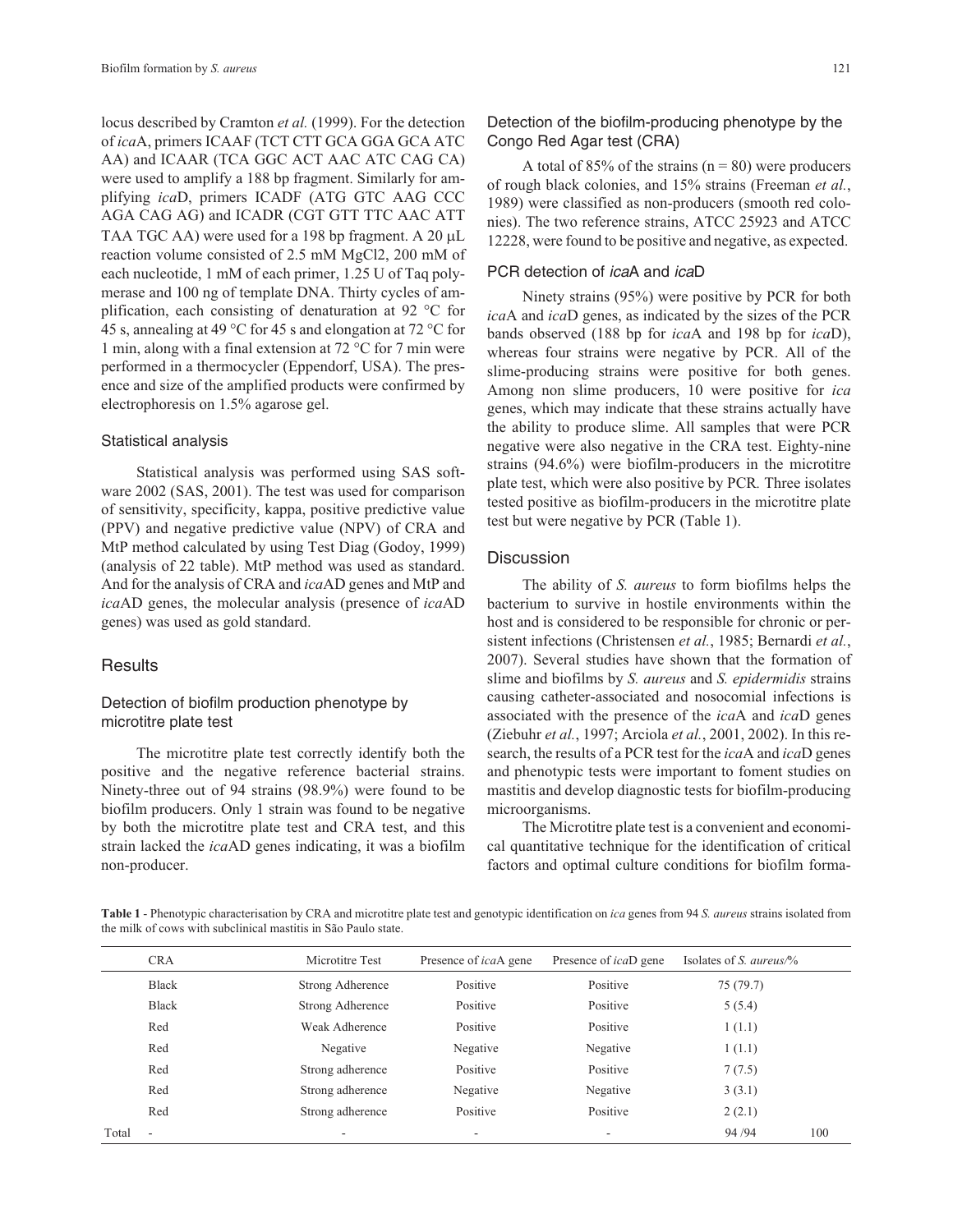tion. This technique is used for direct detection of polysaccharide production because spectrophotometric measurements provide quantitative information on the ability of bacterial strains to rapidly grow while adhering to the substratum. However, it can be less accurate in determining their specific ability to secrete PIA because, while it is a very sensitive test, it has low specificity (Stepanovic *et al.*, 2000).

Previously, the results of CRA test and the adherence to microplates test (MtP) were compared with the presence of the *ica*A and *ica*D genes for strains of *Staphylococcus epidermidis* isolated from medical implants, and the genotypic test was used as the gold standard (Baselga *et al.*, 1993; Arciola *et al.*, 2005). The authors found that 57% of the strains were positive for the *ica*A and *ica*D genes, and three of these strains were negative by the CRA test. It was also verified that 16% of the 66% strains that produced biofilms in the MtP test were negative for *ica*A and *ica*D by PCR. In total, 10% of the 16% of biofilm-positive strains that were *ica*A and *ica*D negative were classified as weak producers of biofilms (weak adherence). The presence of the genes was best correlated with a positive CRA test (Baselga *et al.*, 1993; Arciola *et al.*, 2005; Jain & Agarwal, 2009).

In this study, the microtitre test allowed an easy and quantitative classification of the staphylococcal isolates. Matching results from both CRA and Microtitre plate test were obtained with 81 (87%) of the strains screened. Among the 94 strains tested, a low correlation was found between the results of the PCR-based analysis and the CRA test. This finding indicates that the CRA test produces a high number of false negatives.

The CRA test identified 100% of the negative biofilm producer strains, and 28.6% of the strains identified as negative by the CRA test were actually negative, based on a negative predictive value (NPV) calculation. In total, 88.9% of the strains were positive for the production of biofilm, and the probability that they were actually positive was 100%, based on a positive predictive value (PPV) calculation. Due to the number of false negative results, the negative predictive value was low which indicates reduced sensitivity. However, this test was very specific, even thought it had a low NPV (Table 2). According to the author who developed the CRA test, polysaccharides are the target of the dye. In his article, he described the use of the Congo red dye to verify the presence of polysaccharides on gram negative bacteria of aquatic origin under a light microscope. Using the dye, he was able to verify that the polysaccharides on the bacilli and the staphylococci had a similar staining pattern (Freeman *et al.*, 1989).

In this study, the colour scale for the CRA test, which has been reported previously, was not changed (Ziebuhr *et al.*, 2001). Therefore, plates that had colonies of indeterminate colour (*e.g.*, those that were dark red but were tending towards black) were repeated. Another variable that was

**Table 2** - Comparison of results between *ica*A and *ica*D gene expression and CRA tests on *S. aureus* strains isolated from milk associated with bovine subclinical mastitis during the period from 2001 until 2006.

| Staphylococcus aureus | PCR (icaA and icaD) |          |       |               |
|-----------------------|---------------------|----------|-------|---------------|
| Congo red agar (CRA)  | Positive            | Negative | Total | $\frac{0}{0}$ |
| Positive              | 80                  | $\theta$ | 80    | 85.10         |
| Negative              | 10                  | 4        | 14    | 14.90         |
| Total                 | 90                  | 4        | 94    | 100           |

Sensitivity - 89%.

Specificity - 100%.

Positive predictive value (PPV) - 100%.

Negative predictive value (NPV) - 28.60%.

Kappa:  $0.41$  and  $p < 0.05$ .

tested was the use of sucrose. In some articles, the authors used glucose instead of sucrose, but in the present research, the results were similar for glucose and sucrose (Freeman *et al.*, 1989; Jain & Agarwal, 2009).

The results of the microtitre plate test were compared with those of the CRA test, and the results of the microtitre plate test indicate that it was better than the CRA test in the detection of biofilms *in vitro*, because of it's a higher sensitivity (100%), in detecting the positive strains. Therefore, the microtitre plate test is recommended for routine analysis of strains of *S. aureus* isolated from samples of milk. This test also had a better correlation with the presence of *ica*AD by PCR, which is correlated with the detection of the intercellular polysaccharide that is the major component of biofilm (Table 3).

In a previous study, the microtitre plate test (MtP) and CRA assay were used to identify Staphylococci biofilmproducing strains, using the MtP as the gold standard, and it was determined that the sensitivity and specificity of the Congo red agar assay were 90.63% and 90.6%, respectively, for the detection of *S. aureus* biofilm producers (Jain & Agarwal, 2009). In the present research, the samples were placed on the same microplate in duplicate, and the test was repeated three times. All of the results were very similar; therefore, there was no need to perform the test in triplicate or quadruplicate. We did not test different con-

**Table 3** - Comparison of results from *ica*A and *ica*D gene expression and microtitre plate tests on *S. aureus* strains isolated from milk associated with bovine subclinical mastitis during the period from 2001 until 2006.

| Staphylococcus aureus       | PCR (icaA and icaD) |          |       |               |  |
|-----------------------------|---------------------|----------|-------|---------------|--|
| Microtitre plate test (MtP) | Positive            | Negative | Total | $\frac{0}{0}$ |  |
| Positive                    | 90                  | 3        | 93    | 98.9          |  |
| Negative                    | $\theta$            |          |       | 1.1           |  |
| Total                       | 90                  | 4        | 94    | 100           |  |

Sensitivity - 100%.

Specificity - 25%.

Positive predictive value (PPV) - 96.70%.

Negative predictive value (NPV) - 100%.

Kappa: 0.39 and  $p < 0.05$ .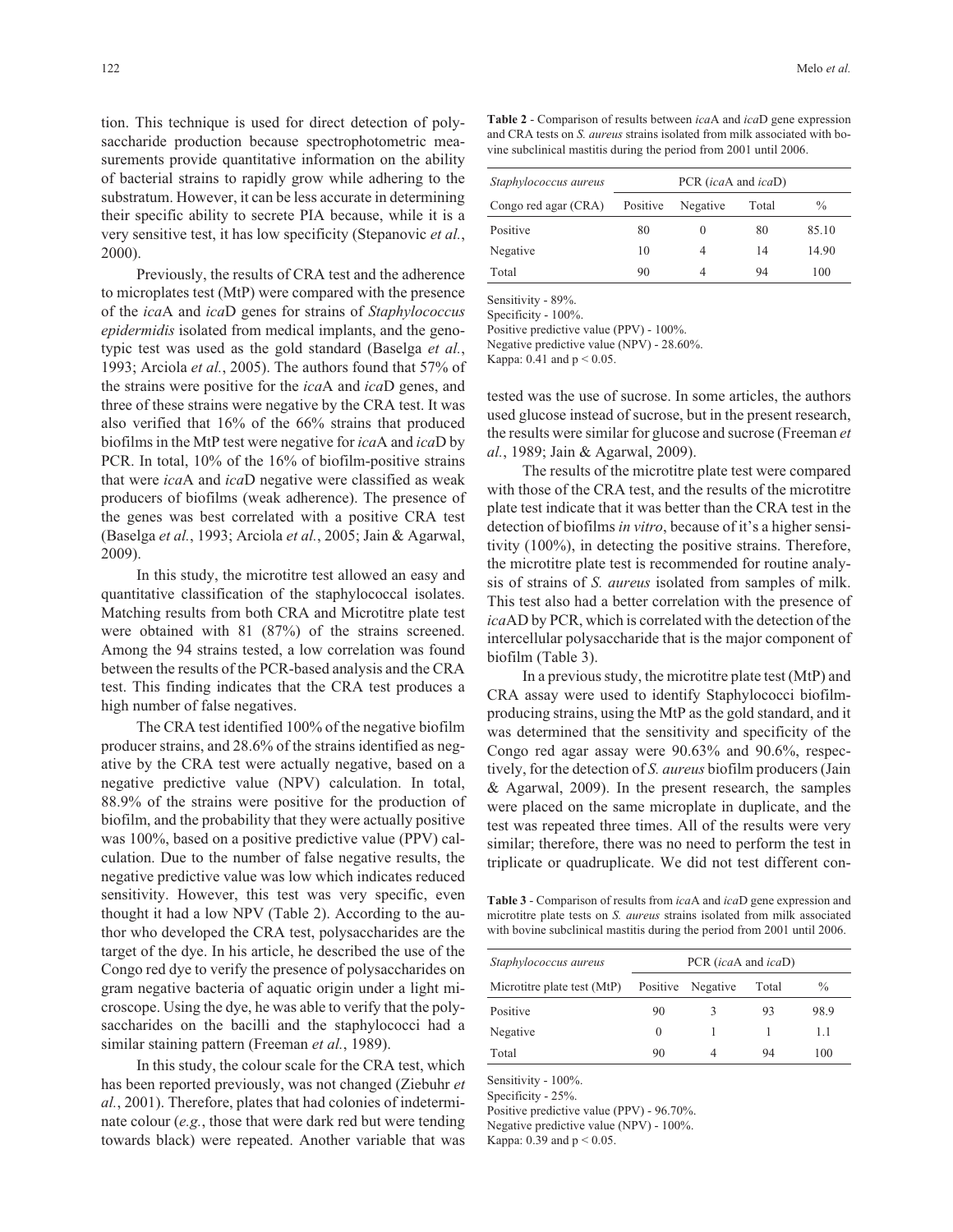centrations of sugars because 98% of the samples produced biofilms in the microtitre plate test.

In this study, we also compared the results from the CRA and MtP tests using the MtP test as the gold standard, and the results revealed that the sensitivity and the specificity of the CRA test were 86% and 100%, respectively. These results suggest that the CRA test could be successfully used to detect *S. aureus* biofilm-producing strains, but when the CRA and MtP tests were compared with the molecular analysis, the results indicated that the MtP test should be the first choice because this test was more sensitive than the CRA test, identifying all of the biofilm positive strains (Table 4). The Congo red agar test has been previously compared to the microtitre plate test, which was considered to be the gold standard, in a report by Jain and colleagues (2009) published in the Journal of Microbiological Methods (Stepanovic *et al.*, 2000; Jain & Agarwal, 2009).

The presence of the *ica* locus in 95% of the mastitis *S. aureus* isolates confirms its potential role as a virulence factor in the pathogenesis of mastitis in ruminants. Several studies have reported a higher frequency of distribution of the *ica* locus in clinical isolates of *S. epidermidis* than in saprophytic strains, emphasising its utility as a virulence marker (Christensen, 1989; Costerton *et al.*, 1999; Ziebuhr *et al.*, 2001; Arciola *et al.*, 2001, 2002). The biofilm formation by strains that did not have the *ica* genes in this study could be explained by the presence of other genes, such as *bap*, which can compensate for a deficiency of *ica* genes. According to other studies, the *bap* gene in strains isolated from the bovine intramammary gland facilitated biofilm formation and the persistence of *S. aureus* (Cucarella *et al.*, 2001). In the present research, the *bap* gene was not studied.

In a previous study detecting *S. aureus* biofilm producers associated with bovine mastitis, the authors verified that the PCR technique reliably identified the biofilmproducing potential of *S. aureus* strains, which may help in the rapid detection of biofilm-producing Staphylococci. The best correlation of the PCR test with phenotypic tests

**Table 4** - Comparison of results from CRA and Microtitre plate test on *S. aureus* strains isolated from milk associated with bovine subclinical mastitis during the period from 2001 until 2006.

| Staphylococcus aureus | Microtitre plate test (MtP) |          |       |               |
|-----------------------|-----------------------------|----------|-------|---------------|
| Congo red agar (CRA)  | Positive                    | Negative | Total | $\frac{0}{0}$ |
| Positive              | 80                          | $\theta$ | 80    | 85.1          |
| Negative              | 13                          |          | 14    | 149           |
| Total                 | 93                          |          | 94    | 100           |

Sensitivity - 86%.

Specificity - 100%.

Positive predictive value (PPV) - 100%.

Negative predictive value (NPV) - 7.1%.

Kappa: 0.12 and  $p < 0.05$ .

occurred with the CRA assay and the microtitre plate test (MtP). In this research, the CRA and microtitre plate tests showed results that were significantly correlated with the molecular analysis (Dhanawade *et al.*, 2010).

The ability of *Staphylococcus aureus* to produce biofilm is an important factor affecting the long-term persistence of the bacteria in the mammary gland and can result in chronic mastitis and decreased efficacy of antibiotic therapy. Virulent *S. aureus* strains can be identified by the presence of genes participating in biofilm formation. However, PCR analysis only reveals the genetic predisposition for biofilm formation and expression of *ica* genes thus, the real biofilm formation must be confirmed by additional phenotypic methods.

## **Conclusion**

The MtP method presents higher sensitivity when compared with molecular analysis to identify *S. aureus* biofilm producers. The CRA method should be used as a complementary test because of the higher specificity relative to the MtP method. All of the methods were effective at detecting *S. aureus* biofilm-producing strains, and the two classic phenotypic tests can be reliably used to detect biofilm-producing strains because they are acceptably sensitive and specific.

#### Acknowledgments

The authors thank the Foundation of Research Support of the State of São Paulo (FAPESP), which financed this project, and the National Council of Research Development (CNPq) for the fellowship they provided. The authors also thank the Oswaldo Cruz Foundation (Fiocruz) for providing the ATCC 29213 and 25923 strains of S*. aureus*.

# **References**

- Aguilar B, Iturralde M (2001) Binding of a surface protein of *Staphylococcus aureus* to cultured ovine mammary gland epithelial cells. Vet Microbiol 82:165-175.
- Arciola CR, Baldassarri L, Montanaro L (2001) Presence of *icaA* and *icaD* and slime production in a collection of staphylococcal strains from catheter-associated infections. J Clin Microbiol 39:2151-2156.
- Arciola CR, Campoccia D, Baldassarri L, Donati ME, Pirini V, Gamberini S, Montanaro L (2005) Detection of biofilm formation in *Staphylococcus epidermidis* from implant infections. Comparison of a PCR - method that recognizes the presence of *ica* genes with two classic phenotypic methods. J Biomed Mat Res 76:425-430.
- Arciola CR, Campoccia D, Gamberini S, Cernellati M, Donati E, Montanaro L (2002) Detection of slime production by means of an optimized congo red agar plate based on a colorimetric scale in *Staphylococcus epidermidis* clinical isolates genotyped for *ica* locus. Biomaterials 23:4233- 4239.
- Bannerman TL (2003) *Staphylococcus, Micrococcus*, and other catalase-positive cocci grow aerobically. In: Murray PR,